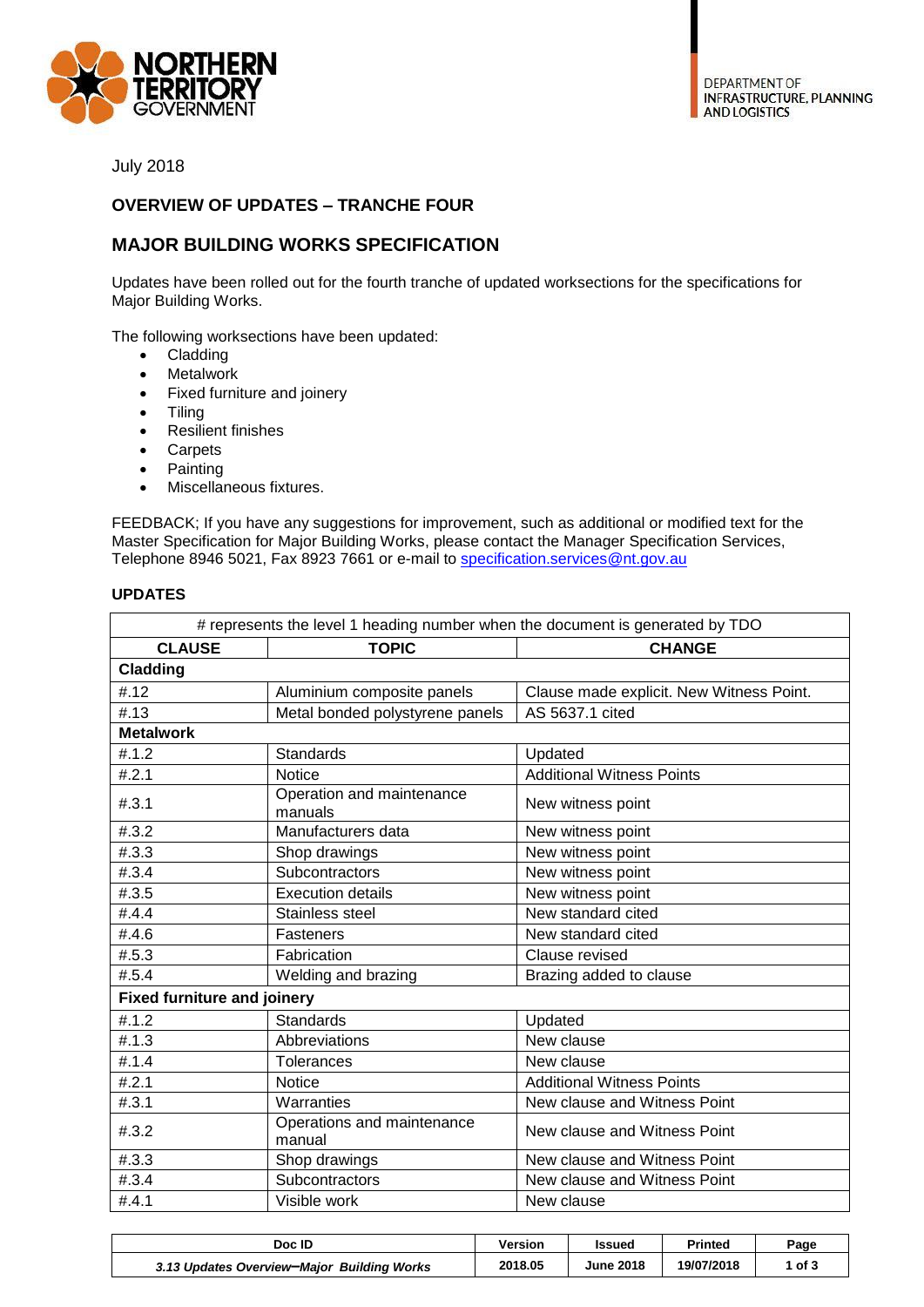| # represents the level 1 heading number when the document is generated by TDO |                                                    |                                                       |  |  |  |
|-------------------------------------------------------------------------------|----------------------------------------------------|-------------------------------------------------------|--|--|--|
| <b>CLAUSE</b>                                                                 | <b>TOPIC</b>                                       | <b>CHANGE</b>                                         |  |  |  |
| #.4.2                                                                         | Joinery timber                                     | New clause                                            |  |  |  |
| #.4.3                                                                         | Plywood                                            | New standards cited                                   |  |  |  |
| #.4.5                                                                         | Particleboard                                      | New clause                                            |  |  |  |
| #.4.7                                                                         | Decorative overlaid wood panels                    | New clause                                            |  |  |  |
| #.4.8                                                                         | High pressure decorative<br>laminate (HPDL) sheets | New application table. Requirements made<br>explicit. |  |  |  |
| #.4.9                                                                         | Timber veneer                                      | New clause                                            |  |  |  |
| #.6                                                                           | Cupboard, shelf and drawer units                   | 18 mm thickness                                       |  |  |  |
| #.7.2                                                                         | Splashback                                         | Clause revised                                        |  |  |  |
| <b>Tiling</b>                                                                 |                                                    |                                                       |  |  |  |
| #.1.2                                                                         | <b>Standards</b>                                   | Updated                                               |  |  |  |
| #.1.3                                                                         | <b>Tolerances</b>                                  | New clause                                            |  |  |  |
| #.1.4                                                                         | <b>Notice</b>                                      | <b>Additional Witness Points</b>                      |  |  |  |
| #.2.1                                                                         | Waterproofing membranes                            | New witness point                                     |  |  |  |
| #.2.2                                                                         | Samples                                            | New witness point                                     |  |  |  |
| #.3.1                                                                         | Ceramic tiles                                      | New standards cited                                   |  |  |  |
| #.3.2                                                                         | Tactile ground surface indicators                  | New clause                                            |  |  |  |
| #.3.6                                                                         | <b>Trims</b>                                       | New clause                                            |  |  |  |
| #.3.8                                                                         | Adhesives                                          | Requirements made explicit                            |  |  |  |
| #.3.9                                                                         | Mortar                                             | Clause revised                                        |  |  |  |
| #.3.12                                                                        | Grout                                              | Clause revised                                        |  |  |  |
| #.4.2                                                                         | Moisture content                                   | New clause and Witness Point                          |  |  |  |
| #.4.3                                                                         | Preparation                                        | Requirements made explicit                            |  |  |  |
| #.5.4                                                                         | Falls                                              | New clause                                            |  |  |  |
| #.5.5                                                                         | Water stops                                        | New clause                                            |  |  |  |
| #.5.6                                                                         | Bond breaker material                              | New clause                                            |  |  |  |
| #.5.7                                                                         | Bond breaker installation                          | New clause                                            |  |  |  |
| #.5.8                                                                         | <b>Sealants</b>                                    | New clause                                            |  |  |  |
| #.6.7                                                                         | Setting out                                        | Requirements made explicit                            |  |  |  |
| #.6.9                                                                         | Preparation of tiles                               | Clause added for terracotta tiles                     |  |  |  |
| #.6.10                                                                        | Bedding                                            | New standards cited                                   |  |  |  |
| #.6.11                                                                        | <b>Bath ventilation</b>                            | New clause                                            |  |  |  |
| #.7.1                                                                         | Control joints                                     | Requirements made explicit                            |  |  |  |
| #.8                                                                           | <b>Schedules</b>                                   | New schedule for Accessories and Adhesives            |  |  |  |
| <b>Resilient finishes</b>                                                     |                                                    |                                                       |  |  |  |
| #.1.2                                                                         | <b>Standards</b>                                   | Updated                                               |  |  |  |
| #.3.1                                                                         | Fire hazard properties                             | New clause and Witness Point                          |  |  |  |
| #.3.2                                                                         | Manufacturer's data                                | New Witness Point                                     |  |  |  |
| #.3.3                                                                         | Warranties                                         | New clause and Witness Point                          |  |  |  |
| #.4.8<br>#.4.10                                                               | Polyvinyl chloride (PVC)<br>Static control         | New standards cited                                   |  |  |  |
| #.5.1                                                                         |                                                    | Clause revised                                        |  |  |  |
| #.5.2                                                                         | Substrate preparation<br>Moisture content          | New standard cited<br><b>New Witness Point</b>        |  |  |  |
| #.11.3                                                                        | Edge strips                                        | Clause revised                                        |  |  |  |
| #.11.6                                                                        | Aluminium skirting                                 | New clause                                            |  |  |  |
|                                                                               | Rubber coved skirtings and                         |                                                       |  |  |  |
| #.11.7                                                                        | margins                                            | New clause                                            |  |  |  |
| #.11.8                                                                        | Cover skirtings                                    | New clause                                            |  |  |  |
| #.12.2                                                                        | Cleaning static control flooring                   | New clause                                            |  |  |  |
| #.13                                                                          | <b>Schedules</b>                                   | Minor changes                                         |  |  |  |
| <b>Carpets</b>                                                                |                                                    |                                                       |  |  |  |
| #.1.2                                                                         | <b>Standards</b>                                   | Updated                                               |  |  |  |
| #.2.1                                                                         | <b>Notice</b>                                      | <b>Additional Witness Points</b>                      |  |  |  |
| #.3.1                                                                         | Fire hazard properties                             | New clause and Witness Point                          |  |  |  |

| Doc ID                                     | Version | Issued           | Printed    | Page   |
|--------------------------------------------|---------|------------------|------------|--------|
| 3.13 Updates Overview-Maior Building Works | 2018.05 | <b>June 2018</b> | 19/07/2018 | 2 of 3 |